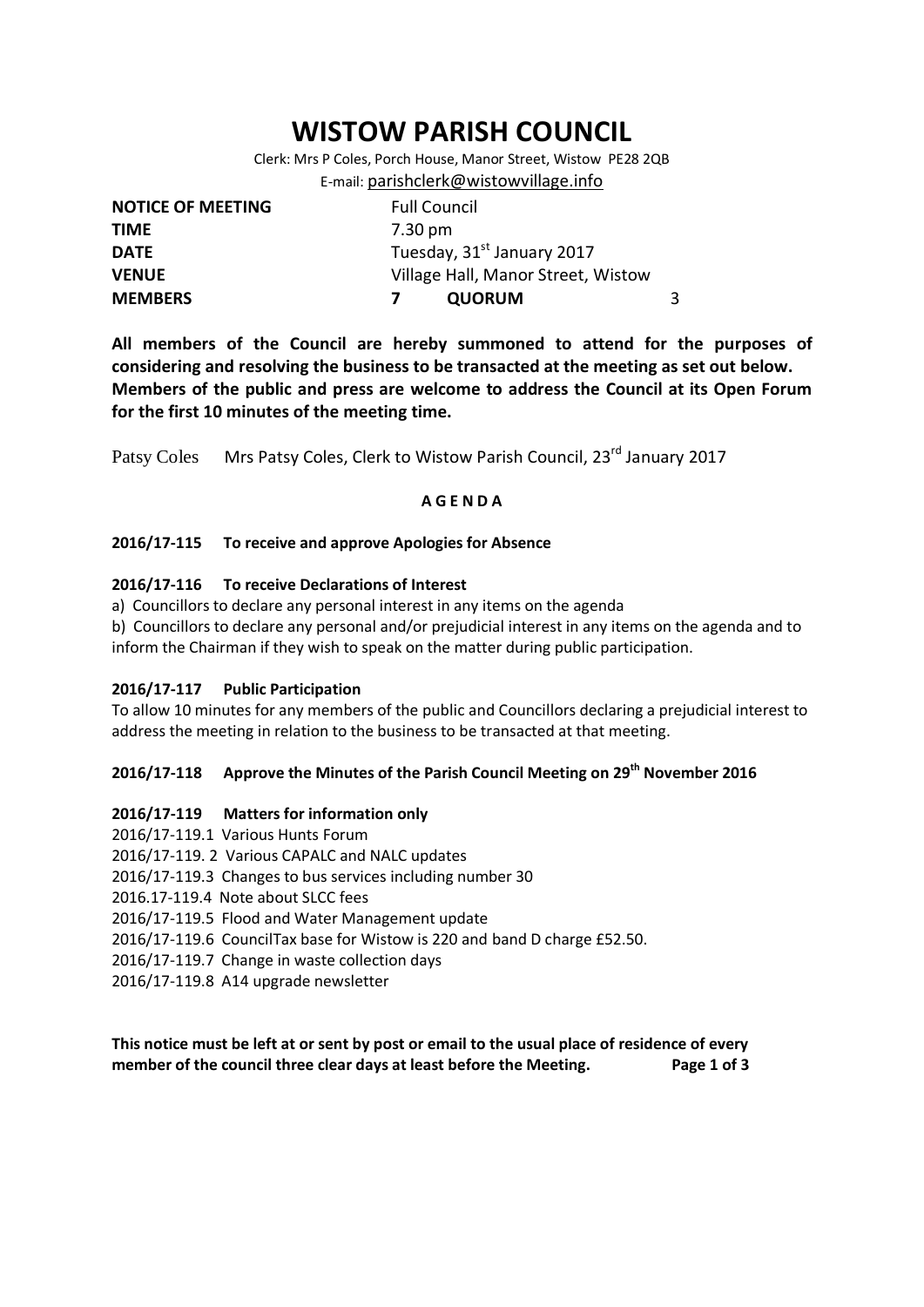Page 2

# **22016/17-120 Policing Matters**

2016/17-120.1 Speedwatch Update. Woodwalton would like to buy into a share of the Speedwatch kit, agreed by the other Parishes involved.

2016/17-120.2 ECops updates (various)

2016/17-120.3 Update on Crime Figures and any other matters

# **016/17-121 To receive reports from County and District – Mr M Tew, Mr P Bucknell and Mrs J Tavener**

# **2016/17-122 Finance**

a) to approve the Financial Statement and Cashflow for January b) to approve payment of following amounts Paid in December P Coles, salary and expenses E309.00 Due in January P Coles Salary and Expenses **E242.61** Village Hall Hire **E90.00 2016/17-122** Income for December/January Interest from bank £1.97, recycling £76.50

#### **2016/17-123 Correspondence**

2016/17-123.1 Correspondence from Mr Gore regarding streetlight on Mill House, Mill Road 2016/17-123.2 Correspondence from Mr Layman of Mill House requesting that the streetlight on his property is relocated.

# **2016/17-124 To consider any Planning Applications received and planning related issues**

2016/17-124.1 None

2016/17-124.2 Alterations to listed building, correct procedure now in hand.

2016/17-124.3 Mr Carter has commented on our behalf on the windpower consultation

# **2016/17-125 Highways Report/Traffic Matters**

2016/17-125.1 Progress with MVAS purchase, Ms Leaton and Mr Leigh

2016/17-125.2 Any outstanding highways issues

2016/17-125.3 Gritting routes have now been restored to last year's schedule to include gritting of the hill.

2016/17-125.4 Petition started by Mr Tew on number 30 bus route. No bus before 10.30 on the 30 route. Available on the Bury Group Facebook page.

# **2016/17-126 Maintenance Issues**

2016/17-126.1 Playground – update on works and grant application, Mr Carter and Mr MacInnes. In the light of the Safety Inspection the requirements have changed. Quotes are required and some Idea of timescale would be helpful.

2016/17-126.2 Playground rota/risk assessment forms, December Mr Carter, January Mrs Janiak Emery, February Mr Waller, March Mr MacInnes

2016/17-126.3 CGM grass cutting contract to be approved and signed.

This notice must be left at or sent by post or email to the usual place of residence of every **member of the council three clear days at least before the Meeting. Page 2 of** 3